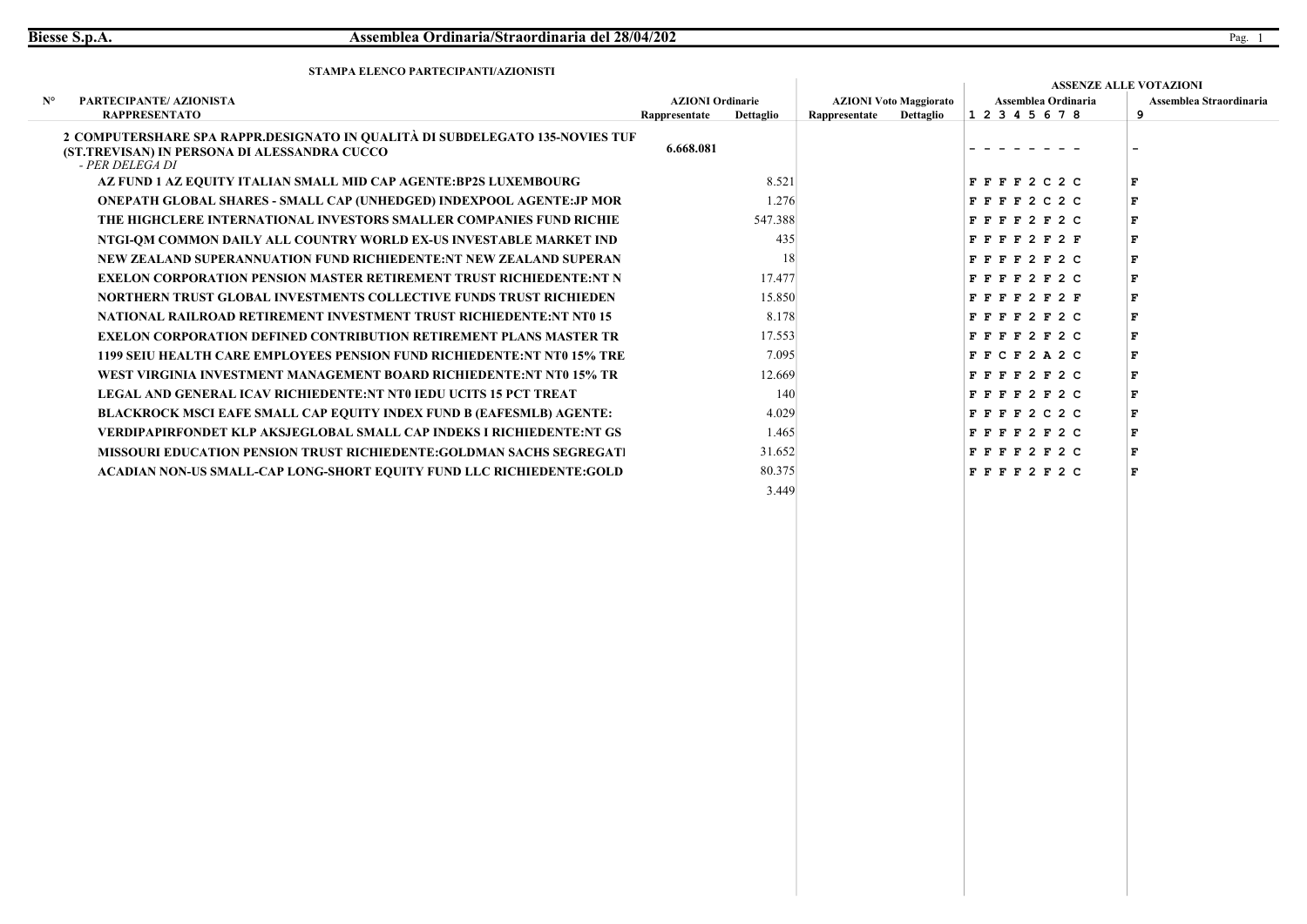|    | STAMFA ELENCO FARTECIFANTI/AZIONISTI                                  |                                          |           |               |                                            | <b>ASSENZE ALLE VOTAZIONI</b>          |                              |  |  |
|----|-----------------------------------------------------------------------|------------------------------------------|-----------|---------------|--------------------------------------------|----------------------------------------|------------------------------|--|--|
| N° | PARTECIPANTE/ AZIONISTA<br><b>RAPPRESENTATO</b>                       | <b>AZIONI</b> Ordinarie<br>Rappresentate | Dettaglio | Rappresentate | <b>AZIONI Voto Maggiorato</b><br>Dettaglio | Assemblea Ordinaria<br>1 2 3 4 5 6 7 8 | Assemblea Straordinaria<br>9 |  |  |
|    | EURIZON CAPITAL SGR - EURIZON PROGETTO ITALIA 70                      |                                          | 38.860    |               |                                            | FFFF2F2C                               | F                            |  |  |
|    | EURIZON CAPITAL SGR - EURIZON PIR ITALIA AZIONI                       |                                          | 6.303     |               |                                            | FFFF2F2C                               | F                            |  |  |
|    | EURIZON CAPITAL SGR - EURIZON AZIONI PMI ITALIA                       |                                          | 108.409   |               |                                            | FFFF2F2C                               | $\mathbf F$                  |  |  |
|    | EURIZON CAPITAL SGR - EURIZON PROGETTO ITALIA 40                      |                                          | 106.157   |               |                                            | FFFF2F2C                               | F                            |  |  |
|    | EURIZON CAPITAL SGR - EURIZON AZIONI ITALIA                           |                                          | 10.000    |               |                                            | FFFF2F2C                               | F                            |  |  |
|    | <b>GMO BENCHMARKFREE FUND</b>                                         |                                          | 5.369     |               |                                            | FFFF2F2C                               | F                            |  |  |
|    | <b>GMO IMPLEMENTATION FUND</b>                                        |                                          | 12.249    |               |                                            | FFFF2F2C                               | F                            |  |  |
|    | <b>ALLIANZ GLOBAL INVESTORS FUND</b>                                  |                                          | 577.230   |               |                                            | FFFF2F2C                               | F                            |  |  |
|    | VANGUARD ESG INTERNATIONAL STOCK ETF AGENTE: JP MORGAN CHASE BANK     |                                          | 13.100    |               |                                            | $F$ $F$ $F$ $F$ 2 C 2 C                | F                            |  |  |
|    | <b>UBS ETF</b>                                                        |                                          | 2.578     |               |                                            | FFFF2F2C                               | F                            |  |  |
|    | VANGUARD DEVELOPED MARKETS INDEX FUND                                 |                                          | 90.441    |               |                                            | FFFF2F2C                               | F                            |  |  |
|    | <b>SCHWAB INTERNATIONAL SMALLCAP EQUITY ETF</b>                       |                                          | 20.040    |               |                                            | FFFF2A2F                               | F                            |  |  |
|    | <b>WASHINGTON STATE INVESTMENT BOARD</b>                              |                                          | 8.361     |               |                                            | $F$ FFF2C2C                            | г                            |  |  |
|    | STATE STREET GLOBAL ADVISORS TRUST COMPANY INVESTMENT FUNDS FORTAX E  |                                          | 21.106    |               |                                            | $F$ $F$ $F$ $2$ $C$ $2$ $C$            | F                            |  |  |
|    | VANGUARD TOTAL WORLD STOCK INDEX FUND                                 |                                          | 4.125     |               |                                            | FFFF2F2C                               | F                            |  |  |
|    | <b>TENNESSEE CONSOLIDATED RETIREMENT SYSTEM</b>                       |                                          | 9.459     |               |                                            | FFFF2F2C                               | F                            |  |  |
|    | SOUTHERN CALIFORNIA UNITED FOOD& COMMERCIAL WORKERS AND EMPLOYER      |                                          |           |               |                                            | FFFF2F2C                               | F                            |  |  |
|    | VANGUARD FTSE DEVELOPED ALL CAPEX NORTH AMERICA INDEX ETF             |                                          | 1.179     |               |                                            | FFFF2F2C                               | F                            |  |  |
|    | <b>CALIFORNIA STATE TEACHERS' RETIREMENT SYSTEM</b>                   |                                          | 4.022     |               |                                            | FFFF2CCF                               | F                            |  |  |
|    | MSCI WORLD SMALL CAP EQUITY ESG SCREENED INDEX FUND B (WSMESGB) AGENT |                                          | 705       |               |                                            | $F$ F F F 2 C 2 C                      | F                            |  |  |
|    | <b>SSGA SPDR ETFS EUROPE II PUBLICLIMITED COMPANY</b>                 |                                          | 1.577     |               |                                            | $F$ $F$ $F$ $F$ 2 C 2 C                | F                            |  |  |
|    | <b>CALIFORNIA PUBLIC EMPLOYEES RETIREMENT SYSTEM</b>                  |                                          | 20.215    |               |                                            | FFFF2C2F                               | F                            |  |  |
|    | THE BANK OF KOREA                                                     |                                          | 4.182     |               |                                            | FFFF2F2C                               | F                            |  |  |
|    | <b>SSGA SPDR ETFS EUROPE I PUBLIC LIMITED COMPANY</b>                 |                                          | 4.190     |               |                                            | $F$ $F$ $F$ $F$ 2 C 2 C                | F                            |  |  |
|    | <b>CITY OF NEW YORK GROUP TRUST</b>                                   |                                          | 82.798    |               |                                            | AFFF2F2C                               | F                            |  |  |
|    | THRIVENT INTERNATIONAL ALLOCATION PORTFOLIO                           |                                          | 19.822    |               |                                            | FFFF2F2C                               | $\mathbf F$                  |  |  |
|    | THRIVENT INTERNATIONAL ALLOCATION FUND                                |                                          | 9.622     |               |                                            | FFFF2F2C                               | F                            |  |  |
|    | STATE OF NEW JERSEY COMMON PENSION FUND D                             |                                          | 35.297    |               |                                            | FFFF2F2C                               | F                            |  |  |
|    | ALLIANZ GLOBAL INVESTORS GMBH FOR ALLIANZ WACHSTUM EUROLAND           |                                          | 136.436   |               |                                            | FFFF2F2C                               | $\mathbf F$                  |  |  |
|    | <b>MERCER UCITS COMMON CONTRACTUALFUND</b>                            |                                          | 408       |               |                                            | FFFF2F2C                               | F                            |  |  |
|    | SUE ANN ARNALL AGENTE: JP MORGAN CHASE BANK                           |                                          | 504       |               |                                            | $F$ F F F 2 C 2 C                      | F                            |  |  |
|    | <b>MERCER QIF CCF</b>                                                 |                                          | 3.309     |               |                                            | FFFF2F2C                               | F                            |  |  |
|    | GMO FUNDS PLC GMO GLOBAL REAL RETURN (UCITS) FUND                     |                                          | 4.378     |               |                                            | FFFF2F2C                               | F                            |  |  |
|    | LOS ANGELES COUNTY EMPLOYEES RETIREMENT ASSOCIATI                     |                                          | 287       |               |                                            | FFFF2F2C                               | F                            |  |  |
|    | LVIP DIMENSIONAL INTERNATIONAL CORE EQUITY FUND                       |                                          | 435       |               |                                            | FFFF2F2C                               | F                            |  |  |
|    | THE REGENTS OF THE UNIVERSITY OF CALIFORNIA                           |                                          | 102       |               |                                            | FFFF2F2C                               | F                            |  |  |
|    | <b>TRUST II BRIGHTHOUSEDIMENSIONALINT SMALL COMPANY PORTFOLIO</b>     |                                          | 3.211     |               |                                            | FFFF2F2C                               | F                            |  |  |
|    | AMERICAN CENTURY ETF TRUST-AVANTIS INTERNATIONAL SMALL CAP VALUE      |                                          | 17.817    |               |                                            | FFFF2F2C                               | F                            |  |  |
|    | ANIMA FUNDS PUBLIC LIMITED COMPANY                                    |                                          | 3.440     |               |                                            | FFFF2F2C                               | F                            |  |  |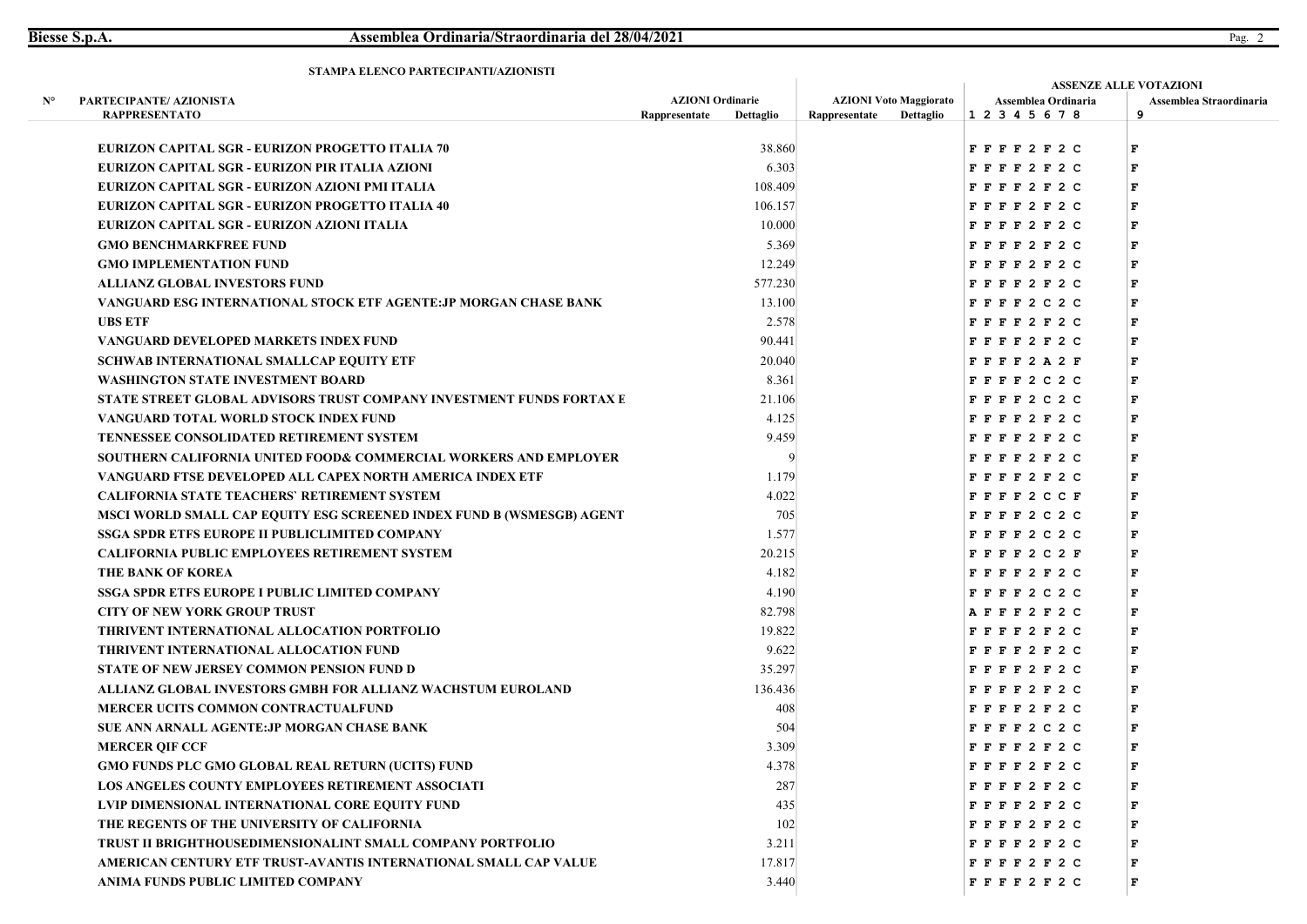|    | 91 AMI A ELENCO I ANTECH ANTI <i>FAZI</i> ONISTI                               |                         |           |                               |           | <b>ASSENZE ALLE VOTAZIONI</b> |                             |                         |  |
|----|--------------------------------------------------------------------------------|-------------------------|-----------|-------------------------------|-----------|-------------------------------|-----------------------------|-------------------------|--|
| N° | PARTECIPANTE/ AZIONISTA                                                        | <b>AZIONI</b> Ordinarie |           | <b>AZIONI Voto Maggiorato</b> |           | Assemblea Ordinaria           |                             | Assemblea Straordinaria |  |
|    | <b>RAPPRESENTATO</b>                                                           | Rappresentate           | Dettaglio | Rappresentate                 | Dettaglio | 1 2 3 4 5 6 7 8               |                             | 9                       |  |
|    | ARROWSTREET ACWI ALPHA EXTENSION FUND V (CAYMAN) LIMITED                       |                         | 6.715     |                               |           |                               | FFFF2F2C                    | F                       |  |
|    | <b>ACOMEA ITALIA</b>                                                           |                         | 78.856    |                               |           |                               | FFFF2F2F                    | $\mathbf F$             |  |
|    | VANGUARD INTERNATIONAL SMALL COMPANIES INDEX FUND AGENTE: JP MORGAN            |                         | 1.399     |                               |           |                               | $F$ $F$ $F$ $2$ $C$ $2$ $C$ | F                       |  |
|    | <b>ACOMEA PATRIMONIO ESENTE</b>                                                |                         | 9.475     |                               |           |                               | FFFF2F2F                    | F                       |  |
|    | ALLIANZ AZIONI ITALIA ALL STARS                                                |                         | 25.000    |                               |           |                               | FFFF2F2C                    | F                       |  |
|    | <b>ALLIANZ ITALIA 50 SPECIAL</b>                                               |                         | 6.000     |                               |           |                               | FFFF2F2C                    | F                       |  |
|    | <b>COLLEGES OF APPLIED ARTS AND TECHNOLOGY PENSION P</b>                       |                         | 3.990     |                               |           |                               | FFFF2F2C                    | F                       |  |
|    | CC & L INTERNATIONAL EQUITY FUND                                               |                         | 128       |                               |           |                               | FFFF2F2C                    | F                       |  |
|    | <b>ISHARES MSCI EAFE SMALL-CAP ETF</b>                                         |                         | 68.841    |                               |           |                               | FFFF2F2C                    | F                       |  |
|    | <b>ISHARES MSCI EUROPE SMALL-CAP ETF</b>                                       |                         | 1.540     |                               |           |                               | FFFF2F2C                    | F                       |  |
|    | <b>ISHARES EDGE MSCI MULTIFACTOR INTL SMALL-CAP ETF</b>                        |                         | 3.726     |                               |           |                               | F F F F 2 F 2 C             | F                       |  |
|    | <b>ISHARES MSCI EUROPE IMI INDEX ETF</b>                                       |                         | 320       |                               |           |                               | F F F F 2 F 2 C             | $\mathbf F$             |  |
|    | <b>ISHARES VII PLC</b>                                                         |                         | 16.565    |                               |           |                               | F F F F 2 F 2 C             | F                       |  |
|    | <b>SBC MASTER PENSION TRUST AGENTE: JP MORGAN CHASE BANK</b>                   |                         | 7.000     |                               |           |                               | FFFF2C2C                    | F                       |  |
|    | <b>COLLEGE RETIREMENT EQUITIES FUND</b>                                        |                         | 15.379    |                               |           |                               | FFFF2F2F                    | F                       |  |
|    | <b>SPDR PORTFOLIO DEVELOPED WORLD EXUS ETF</b>                                 |                         | 4.547     |                               |           |                               | $F$ $F$ $F$ $2$ $C$ $2$ $C$ | F                       |  |
|    | <b>SPDR S&amp;P INTERNATIONAL SMALL CAP ETF</b>                                |                         | 10.446    |                               |           |                               | $F$ $F$ $F$ $2$ $C$ $2$ $C$ | F                       |  |
|    | <b>SST GLOB ADV TAX EXEMPT RETIREMENT PLANS</b>                                |                         | 8.240     |                               |           |                               | FFFF2C2C                    | F                       |  |
|    | SSB MSCI EAFE SMALL CAP INDEX SECURITIES LENDING COMMON FND                    |                         | 4.818     |                               |           |                               | $F$ $F$ $F$ $F$ 2 C 2 C     | F                       |  |
|    | <b>AWARE SUPER LEVEL 28</b>                                                    |                         | 804       |                               |           |                               | FFFF2F2C                    | F                       |  |
|    | <b>BLACKROCK ASSET MANAGEMENT SCHWEIZ AG ON BEHALF OF ISHARES WORLD E</b>      |                         | -58       |                               |           |                               | FFFF2F2C                    | F                       |  |
|    | <b>STICHTING PHILIPS PENSIOENFONDS</b>                                         |                         | 2.191     |                               |           |                               | FFFF2F2C                    | F                       |  |
|    | VIF ICVC VANGUARD FTSE GLOBAL ALL CAP INDEX FUND                               |                         | 18        |                               |           |                               | FFFF2F2C                    | F                       |  |
|    | NATWEST ST JAMES'S PLACE BALANCED MANAGED UNIT TRUST                           |                         | 41.912    |                               |           |                               | F F F F 2 F 2 C             | F                       |  |
|    | VANGUARD TOTAL INTERNATIONAL STOCK INDEX FUND AGENTE:JP MORGAN CHA             |                         | 167.054   |                               |           |                               | FFFF2C2C                    | F                       |  |
|    | ARROWSTREET CAPITAL GLOBAL ALL COUNTRY ALPHA EXTENSION FUND LIMI               |                         | 15.825    |                               |           |                               | F F F F 2 F 2 C             | F                       |  |
|    | <b>GMO STRATEGIC OPPORTUNITIES ALLOCATION FUND</b>                             |                         | 1.474     |                               |           |                               | FFFF2F2C                    | F                       |  |
|    | AZIMUT CAPITAL MANAGEMENT SGR S.P.A AGENTE:BP2S MILAN                          |                         | 4.415     |                               |           |                               | $F$ $F$ $F$ $2 C 2 C$       | F                       |  |
|    | ALLIANZGI-FONDS DSPT AGENTE: JP MORGAN CHASE BANK                              |                         | 495       |                               |           |                               | $F$ $F$ $F$ $F$ 2 C 2 C     | F                       |  |
|    | VANGUARD FIDUCIARY TRUST COMPANY INSTITUTIONAL TOTAL INTERNATIONAL S           |                         | 35.385    |                               |           |                               | $F$ $F$ $F$ $2$ $C$ $2$ $C$ | F                       |  |
|    | VANGUARD FIDUCIARY TRUST COMPANY INSTITUTIONAL TOTAL INTERNATIONAL S           |                         | 53.826    |                               |           |                               | $F$ FFF2C2C                 | F                       |  |
|    | <b>CITY OF PHILADELPHIA PUBLIC EMPLOYEES RETIREMENT SYSTEM AGENTE: JP MOI</b>  |                         | 812       |                               |           |                               | F C F 2 A 2 C               | F                       |  |
|    | <b>BNPP MODERATE FOCUS ITALIA AGENTE:BNP PARIBAS 2S-PARIS</b>                  |                         | 71.160    |                               |           |                               | $F$ $F$ $F$ $2$ $C$ $2$ $C$ |                         |  |
|    | DEKA-RAB AGENTE:BP2S-FRANKFURT                                                 |                         | 652       |                               |           |                               | $F$ $F$ $F$ $2$ $C$ $2$ $C$ | F                       |  |
|    | AZ FUND 1 AZ ALLOCATION ITALIAN TREND AGENTE:BP2S LUXEMBOURG                   |                         | 42.500    |                               |           |                               | $F$ $F$ $F$ $2$ $C$ $2$ $C$ | F                       |  |
|    | <b>GOLDMAN SACHS TRUST - GOLDMAN SACHS INTERNATIONAL SMALL CAP INSIGHTS</b>    |                         | 215.168   |                               |           |                               | $F$ $F$ $F$ $2 C 2 C$       | F                       |  |
|    | NEW YORK STATE COMMON RETIREMENT FUND AGENTE: JP MORGAN CHASE BANK             |                         | 18.938    |                               |           |                               | $F$ $F$ $F$ $2 C 2 C$       | F                       |  |
|    | <b>BLACKROCK MSCI EMU IMI INDEX FUND B (EMUIMIB) AGENTE: JP MORGAN CHASE E</b> |                         |           |                               |           |                               | $F$ $F$ $F$ $2$ $C$ $2$ $C$ | F                       |  |
|    | AZ FUND 1 AZ ALLOCATION GLOBAL AGENTE:BP2S LUXEMBOURG                          |                         | 800       |                               |           |                               | $F$ $F$ $F$ $2 C 2 C$       | F                       |  |
|    |                                                                                |                         |           |                               |           |                               |                             |                         |  |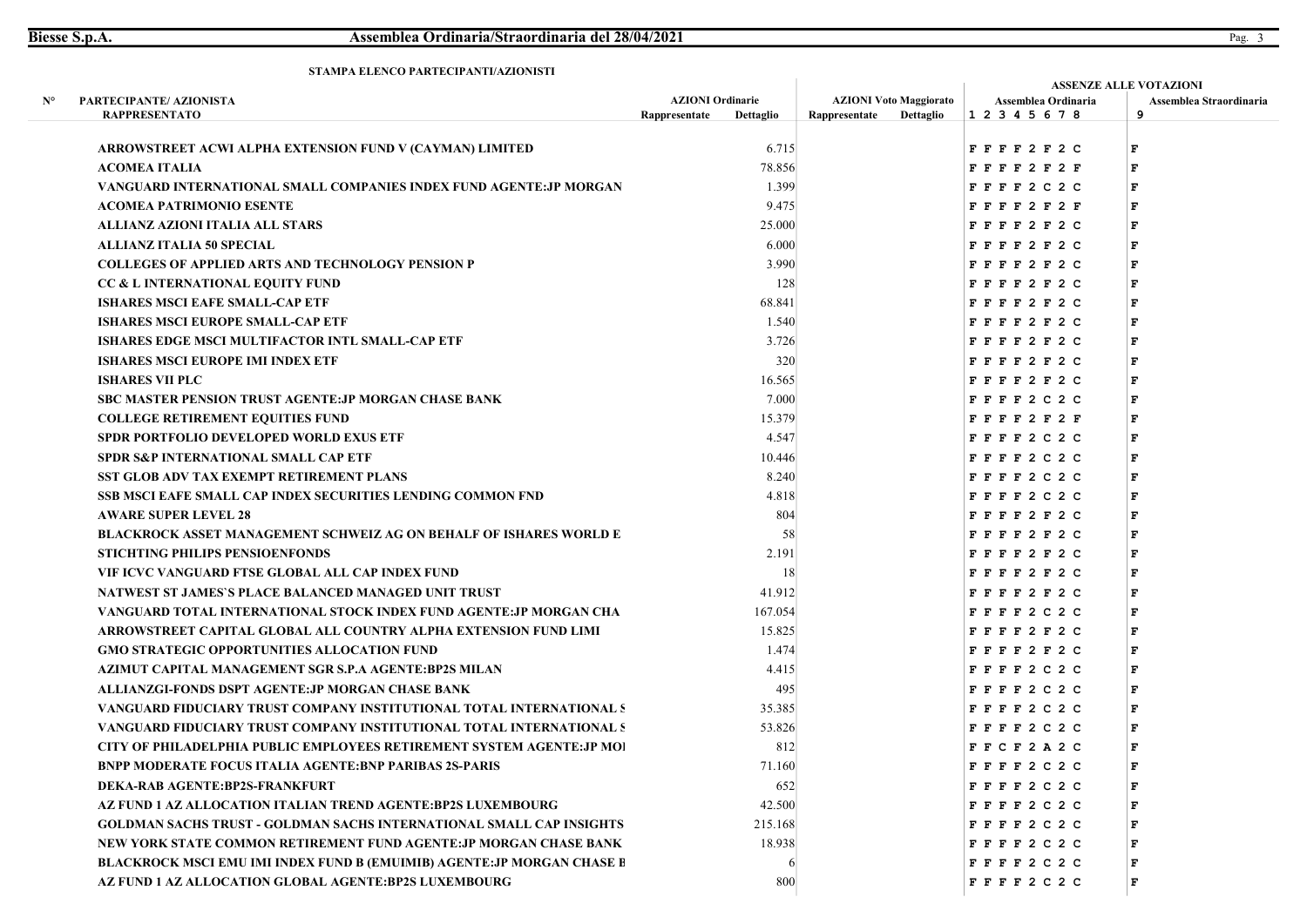|    |                                                                                |               |                         |               |                               |                             | <b>ASSENZE ALLE VOTAZIONI</b> |  |
|----|--------------------------------------------------------------------------------|---------------|-------------------------|---------------|-------------------------------|-----------------------------|-------------------------------|--|
| N° | PARTECIPANTE/ AZIONISTA                                                        |               | <b>AZIONI Ordinarie</b> |               | <b>AZIONI Voto Maggiorato</b> | Assemblea Ordinaria         | Assemblea Straordinaria       |  |
|    | <b>RAPPRESENTATO</b>                                                           | Rappresentate | Dettaglio               | Rappresentate | Dettaglio                     | 12345678                    | 9                             |  |
|    | STICHTING PENSIOENFONDS VOOR HUISARTSEN AGENTE: JP MORGAN BANK LUXE            |               | 3.144                   |               |                               | $F$ $F$ $F$ $2$ $C$ $2$ $C$ | F                             |  |
|    | PUBLIC EMPLOYEES RETIREMENT SYSTEM OF OHIO AGENTE: JP MORGAN CHASE B           |               | 57.921                  |               |                               | $F$ $F$ $F$ $2$ $C$ $2$ $C$ | $\mathbf F$                   |  |
|    | ABU DHABI RETIREMENT PENSIONS AND BENEFITS FUND AGENTE: JP MORGAN CHAS         |               | 2.107                   |               |                               | $F$ $F$ $F$ $2$ $C$ $2$ $C$ | F                             |  |
|    | <b>ODDO GENERATION AGENTE: ODDO BHF SCA</b>                                    |               | 137.451                 |               |                               | FFFF2F2C                    | F                             |  |
|    | CC AND L Q GLOBAL EQUITY MARKET NEUTRAL MASTER FUND LTD AGENTE: THE B          |               | 4.403                   |               |                               | $F$ $F$ $F$ $2$ $C$ $2$ $C$ | F                             |  |
|    | CC AND L US Q MARKET NEUTRAL ONSHORE FUND II AGENTE: THE BANK OF NOVA S        |               | 8.532                   |               |                               | $F$ FFF2C2C                 | F                             |  |
|    | CC AND L Q MARKET NEUTRAL FUND II AGENTE:THE BANK OF NOVA SCO                  |               | 1.233                   |               |                               | $F$ $F$ $F$ $2$ $C$ $2$ $C$ | $\mathbf F$                   |  |
|    | CC AND L Q MARKET NEUTRAL FUND AGENTE: THE BANK OF NOVA SCO                    |               | 1.630                   |               |                               | FFFF2C2C                    | F                             |  |
|    | PIR EQUITY AXA ASSICURAZIONI AGENTE:BNPPSS MADRID BRANCH                       |               | 12.000                  |               |                               | $F$ $F$ $F$ $2$ $C$ $2$ $C$ | F                             |  |
|    | ALLIANZ VKA FONDS RCM GROWTH EUROLAND AGENTE:HSBC TRINKAUS AND BU              |               | 69.601                  |               |                               | FFFF2F2C                    | F                             |  |
|    | VANGUARD INVESTMENT SERIES PUBLIC LIMITED COMPANY AGENTE:BROWN BRO             |               | 4.632                   |               |                               | $F$ $F$ $F$ $F$ 2 C 2 C     | F                             |  |
|    | ALGEBRIS UCITS FUNDS PLC - ALGEBRIS CORE ITALY FUND AGENTE:HSBC BANK PL        |               | 43.000                  |               |                               | FFFF2F2F                    | F                             |  |
|    | PRICOS DEFENSIVE AGENTE: KBC BANK NV                                           |               | 4.647                   |               |                               | FFFF2F2C                    | $\mathbf F$                   |  |
|    | PRICOS AGENTE: KBC BANK NV                                                     |               | 133.345                 |               |                               | F F F F 2 F 2 C             | F                             |  |
|    | SHELL TRUST (BERMUDA) LIMITED AS TRUSTEE OF THE SHELL INTERNATIONAL PE         |               | 230                     |               |                               | $F$ $F$ $F$ $2$ $C$ $2$ $C$ | F                             |  |
|    | SHELL TRUST (BERMUDA) LTD AS TRUSTEE OF THE SHELL OVERSEAS CONTRIBUTO          |               | 1.714                   |               |                               | $F$ $F$ $F$ $2$ $C$ $2$ $C$ | F                             |  |
|    | ANIMA INIZIATIVA EUROPA AGENTE:BP2S MILAN                                      |               | 208.635                 |               |                               | $F$ $F$ $F$ $2$ $C$ $2$ $C$ | F                             |  |
|    | LACM WORLD SMALL CAP EQUITY FUND LP AGENTE: BROWN BROTHERS HARR                |               | 4.868                   |               |                               | FFFF2A2F                    | F                             |  |
|    | <b>SHELL PENSIONS TRUST LIMITED AS TRUSTEE OF SHELL CONTRIBUTORY PENSION 1</b> |               | 2.734                   |               |                               | $F$ $F$ $F$ $2$ $C$ $2$ $C$ | F                             |  |
|    | ANIMA CRESCITA ITALIA AGENTE:BP2S MILAN                                        |               | 36.079                  |               |                               | $F$ $F$ $F$ $2$ $C$ $2$ $C$ | F                             |  |
|    | ANIMA CRESCITA ITALIA NEW AGENTE:BP2S MILAN                                    |               | 2.500                   |               |                               | FFFF2C2C                    | F                             |  |
|    | <b>AZIMUT TRADING AGENTE:BP2S MILAN</b>                                        |               | 400                     |               |                               | $F$ $F$ $F$ $F$ 2 C 2 C     | F                             |  |
|    | ANIMA INIZIATIVA ITALIA AGENTE:BP2S MILAN                                      |               | 66.571                  |               |                               | FFFF2C2C                    | F                             |  |
|    | <b>BANCOPOSTA RINASCIMENTO RICHIEDENTE:BP2S MILAN</b>                          |               | 659                     |               |                               | $- - F - 2 F 2 -$           |                               |  |
|    | STICHTING SHELL PENSIOENFONDS AGENTE: JP MORGAN BANK LUXEM                     |               | 4.018                   |               |                               | $F$ $F$ $F$ $F$ 2 C 2 C     | F                             |  |
|    | VANGUARD FTSE ALL WORLD EX US SMALL CAP INDEX FUND                             |               | 36.341                  |               |                               | FFFF2F2C                    | F                             |  |
|    | VANGUARD EUROPEAN STOCK INDEX FUND                                             |               | 24.834                  |               |                               | F F F F 2 F 2 C             | $\mathbf F$                   |  |
|    | ACADIAN INTERNATIONAL SMALL CAP FUND                                           |               | 157.946                 |               |                               | FFFF2F2C                    | F                             |  |
|    | <b>SHELL CANADA 2007 PENSION PLAN 400</b>                                      |               | 169                     |               |                               | FFFF2F2C                    | F                             |  |
|    | ACADIAN INTERNATIONAL SMALL CAP EQUITY II FUND LLC                             |               | 5.857                   |               |                               | FFFF2F2C                    | F                             |  |
|    | ACADIAN NON US MICROCAP EQUITY FUND LLC                                        |               | 36.167                  |               |                               | FFFF2F2C                    | F                             |  |
|    | <b>STATE OF WISCONSIN INVESTMENT BOARD</b>                                     |               | 395                     |               |                               | FFFF2F2C                    | F                             |  |
|    | AZ FUND 1 AZ ALLOCATION PIR ITALIAN EXCELLENCE 70 AGENTE:BP2S LUXEMBOUI        |               | 31.328                  |               |                               | $F$ $F$ $F$ $2$ $C$ $2$ $C$ | п                             |  |
|    | PENSION RESERVES INVESTMENT TRUST FUND                                         |               | 10.294                  |               |                               | FFFF2F2C                    | F                             |  |
|    | AXA MPS FINANCIAL DESIGNATED ACTIVITY CO                                       |               | 120.000                 |               |                               | F F F F 2 F 2 C             | F                             |  |
|    | <b>XTRACKERS MSCI EUROZONE HEDGED EQUITY ETF</b>                               |               | 28                      |               |                               | FFFF2F2C                    | F                             |  |
|    | <b>ARROWSTREET US GROUP TRUST</b>                                              |               | 3.454                   |               |                               | FFFF2F2C                    | F                             |  |
|    | SOUTHERN CALIFORNIA EDISON COMPANY RETIREMENT PLAN TRUST                       |               | 3.230                   |               |                               | FFFF2F2C                    | F                             |  |
|    | THE CLEVELAND CLINIC FOUNDATION                                                |               | 26.661                  |               |                               | FFFF2F2C                    | $\mathbf{F}$                  |  |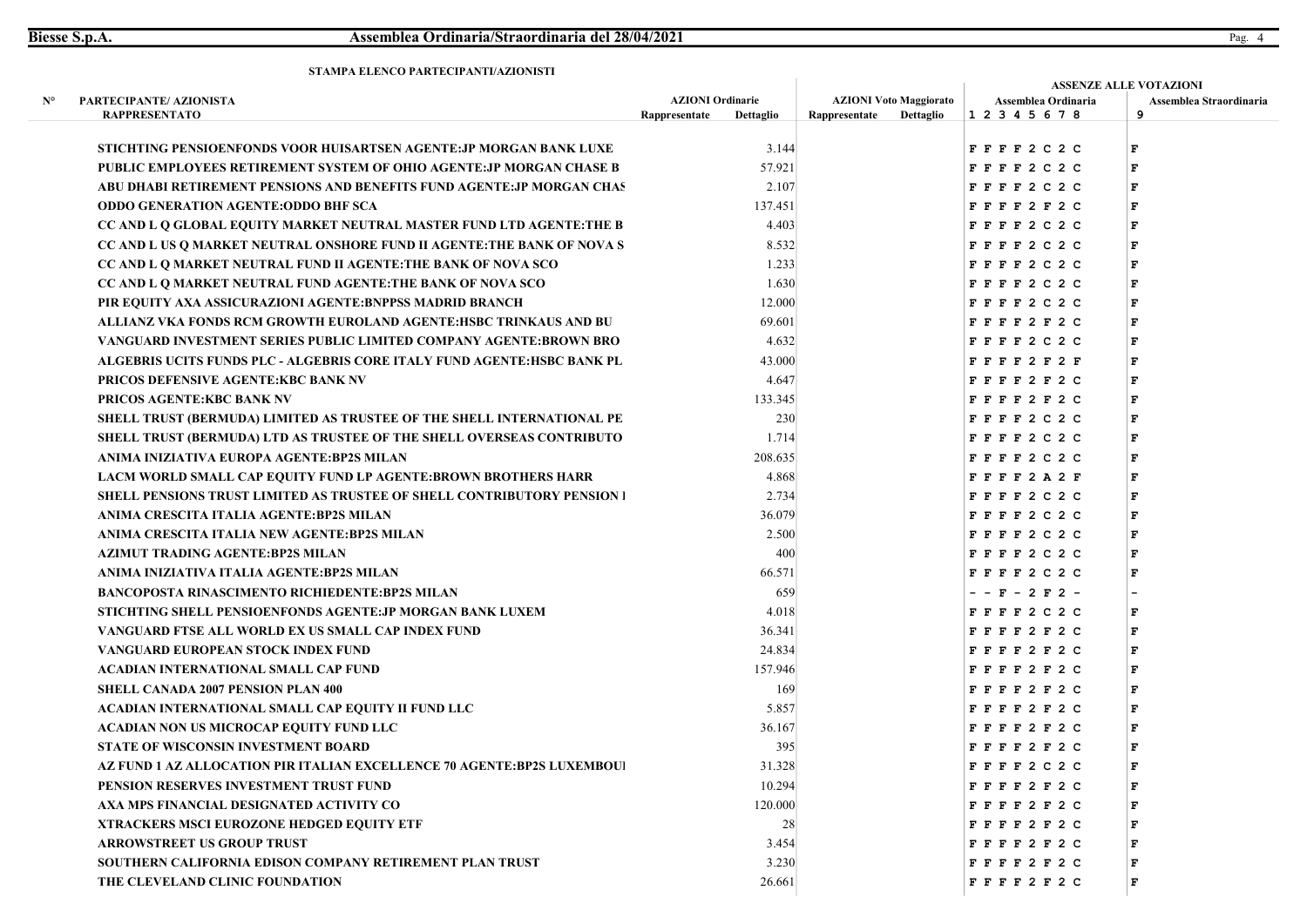|                                                                                                                                          |                            |               | <b>ASSENZE ALLE VOTAZIONI</b> |                                                                                                                                                                                                                                                                                                                                                                                                                                       |                              |  |  |  |
|------------------------------------------------------------------------------------------------------------------------------------------|----------------------------|---------------|-------------------------------|---------------------------------------------------------------------------------------------------------------------------------------------------------------------------------------------------------------------------------------------------------------------------------------------------------------------------------------------------------------------------------------------------------------------------------------|------------------------------|--|--|--|
| PARTECIPANTE/ AZIONISTA<br>$N^{\circ}$                                                                                                   | <b>AZIONI Ordinarie</b>    |               | <b>AZIONI Voto Maggiorato</b> | Assemblea Ordinaria<br>1 2 3 4 5 6 7 8                                                                                                                                                                                                                                                                                                                                                                                                | Assemblea Straordinaria<br>9 |  |  |  |
| <b>RAPPRESENTATO</b>                                                                                                                     | Rappresentate<br>Dettaglio | Rappresentate | Dettaglio                     |                                                                                                                                                                                                                                                                                                                                                                                                                                       |                              |  |  |  |
| <b>ALASKA PERMANENT FUND CORPORATION</b>                                                                                                 |                            | 451           |                               | FFFF2F2C                                                                                                                                                                                                                                                                                                                                                                                                                              | F                            |  |  |  |
| ALASKA PERMANENT FUND CORPORATION                                                                                                        |                            | 16            |                               | $F$ $F$ $F$ $F$ 2 C 2 C                                                                                                                                                                                                                                                                                                                                                                                                               | F                            |  |  |  |
| <b>VIRGINIA RETIREMENT SYSTEM</b>                                                                                                        |                            | 84            |                               | FFFF2F2C                                                                                                                                                                                                                                                                                                                                                                                                                              | $\mathbf F$                  |  |  |  |
| <b>COMMONWEALTH OF PENNSYLVANIA PUBLIC SCHOOL EMPLOYEES RETI</b>                                                                         | 11.500                     |               |                               | FFFF2A2F                                                                                                                                                                                                                                                                                                                                                                                                                              | F                            |  |  |  |
| <b>BNP PARIBAS EQUITY - FOCUS ITALIA AGENTE:BNP PARIBAS 2S-PARIS</b>                                                                     | 13.440                     |               |                               | $F$ $F$ $F$ $F$ 2 C 2 C                                                                                                                                                                                                                                                                                                                                                                                                               | F                            |  |  |  |
| <b>LOUISIANA STATE EMPLOYEES RETIREMENT SYSTEM</b>                                                                                       |                            | 201           |                               | FFFF2F2C                                                                                                                                                                                                                                                                                                                                                                                                                              | F                            |  |  |  |
| STICHTING PENSIOENFONDS HORECA & CATERING                                                                                                |                            | 1.376         |                               | FFFF2C2F                                                                                                                                                                                                                                                                                                                                                                                                                              | F                            |  |  |  |
| PF INTERNATIONAL SMALL CAP FUND                                                                                                          |                            | 3.600         |                               | FFFF2F2C                                                                                                                                                                                                                                                                                                                                                                                                                              | F                            |  |  |  |
| <b>INDIANA PUBLIC RETIREMENT SYSTEM</b>                                                                                                  |                            | 178           |                               | FFFF2F2C                                                                                                                                                                                                                                                                                                                                                                                                                              | F                            |  |  |  |
| PUBLIC EMPLOYEES RETIREMENT SYSTEM OF MISSISSIPPI                                                                                        |                            | 6.238         |                               | FFFF2F2C                                                                                                                                                                                                                                                                                                                                                                                                                              | F                            |  |  |  |
| SCHOOL EMPLOYEES RETIREMENT SYSTEM OF OHIO                                                                                               | 27.924                     |               |                               | FFFF2F2C                                                                                                                                                                                                                                                                                                                                                                                                                              | F                            |  |  |  |
| <b>UPS GROUP TRUST</b>                                                                                                                   |                            | 8.672         |                               | FFFF2F2C                                                                                                                                                                                                                                                                                                                                                                                                                              | F                            |  |  |  |
| ARCA FONDI SGR SPA - FONDO ARCA ECONOMIA REALE EQUITY ITALIA                                                                             | 60.000                     |               |                               | $F$ $F$ $F$ $2$ $C$ $2$ $C$                                                                                                                                                                                                                                                                                                                                                                                                           | $\mathbf F$                  |  |  |  |
| <b>INTERFUND SICAV INTERFUND EQUITY ITALY</b>                                                                                            |                            | 4.000         |                               | - - - - 2 - 2 -                                                                                                                                                                                                                                                                                                                                                                                                                       |                              |  |  |  |
| FIDEURAM ASSET MANAGEMENT (IRELAND) FONDITALIA EQUITY ITALY                                                                              | 48.000                     |               |                               | $-2 - 2 -$                                                                                                                                                                                                                                                                                                                                                                                                                            |                              |  |  |  |
| FCP ERASMUS SMALL CAP EURO AGENTE:BNP PARIBAS 2S-PARIS                                                                                   | 144.494                    |               |                               | F F F F 1 A 1 F                                                                                                                                                                                                                                                                                                                                                                                                                       | F                            |  |  |  |
| AMUNDI SGR SPA / AMUNDI RISPARMIO ITALIA                                                                                                 | 45.325                     |               |                               | FFFF2F2C                                                                                                                                                                                                                                                                                                                                                                                                                              | F                            |  |  |  |
| LYXOR FTSE ITALIA MID CAP PIR                                                                                                            | 74.707                     |               |                               | FFFF2F2C                                                                                                                                                                                                                                                                                                                                                                                                                              | F                            |  |  |  |
| <b>MUL-LYX FTSE IT ALL CAP PIR 2</b>                                                                                                     |                            | 768           |                               | FFFF2F2C                                                                                                                                                                                                                                                                                                                                                                                                                              | F                            |  |  |  |
| <b>LYXINDX FUND - LYXOR MSCI EMU</b>                                                                                                     |                            | 6.497         |                               | FFFF2F2C                                                                                                                                                                                                                                                                                                                                                                                                                              | F                            |  |  |  |
| PORTZAMPARC EUROPE PME                                                                                                                   | 30.000                     |               |                               | $F$ $F$ $F$ $C$ $ F$ $ C$                                                                                                                                                                                                                                                                                                                                                                                                             | F                            |  |  |  |
| AMUNDI EUROPE MICROCAPS                                                                                                                  | 47.309                     |               |                               | FFFF2F2C                                                                                                                                                                                                                                                                                                                                                                                                                              | F                            |  |  |  |
| <b>AMUNDI ACTIONS PME</b>                                                                                                                | 354.651                    |               |                               | FFFF2F2C                                                                                                                                                                                                                                                                                                                                                                                                                              | $\mathbf F$                  |  |  |  |
| <b>DNCA ACTIONS EURO PME</b>                                                                                                             | 150.136                    |               |                               | FFFF2F2C                                                                                                                                                                                                                                                                                                                                                                                                                              | F                            |  |  |  |
| DORVAL MANAGEURS SMALL CAP EUR                                                                                                           | 59.932                     |               |                               | FFFF2F2C                                                                                                                                                                                                                                                                                                                                                                                                                              | F                            |  |  |  |
| ADVANCED SMALL CAPS EURO                                                                                                                 | 11.836                     |               |                               | $F$ $F$ $F$ $F$ 2 C 2 C                                                                                                                                                                                                                                                                                                                                                                                                               | F                            |  |  |  |
| AZ FUND 1 AZ ALLOCATION PIR ITALIAN EXCELLENCE 30 AGENTE:BP2S LUXEMBOU!                                                                  |                            | 2.029         |                               | $F$ $F$ $F$ $2$ $C$ $2$ $C$                                                                                                                                                                                                                                                                                                                                                                                                           | F                            |  |  |  |
| <b>QUADRIGE EUROPE MIDCAPS</b>                                                                                                           | 101.098                    |               |                               | FFFF2C2C                                                                                                                                                                                                                                                                                                                                                                                                                              | F                            |  |  |  |
| <b>MILFORD GLOBAL EQUITY FUND RICHIEDENTE:CBNY MKPGUE NAB ACF PIE GROW!</b>                                                              | 225.000                    |               |                               | $\begin{array}{cccccccccccccc} \textbf{F} & \textbf{F} & \textbf{F} & \textbf{F} & \textbf{F} & \textbf{F} & \textbf{F} & \textbf{F} & \textbf{F} & \textbf{F} & \textbf{F} & \textbf{F} & \textbf{F} & \textbf{F} & \textbf{F} & \textbf{F} & \textbf{F} & \textbf{F} & \textbf{F} & \textbf{F} & \textbf{F} & \textbf{F} & \textbf{F} & \textbf{F} & \textbf{F} & \textbf{F} & \textbf{F} & \textbf{F} & \textbf{F} & \textbf{F} &$ | F                            |  |  |  |
| DIGITAL FUNDS STARS EUROPE EX-UK RICHIEDENTE:UBS (LUXEMBOURG) SA                                                                         | 66.701                     |               |                               | FFFF2F2C                                                                                                                                                                                                                                                                                                                                                                                                                              | F                            |  |  |  |
| UBS FUND MGT (CH) AG RICHIEDENTE:UBS CH AG FM CLIENT ASSETS                                                                              |                            | 5.427         |                               | FFFF2F2C                                                                                                                                                                                                                                                                                                                                                                                                                              | F                            |  |  |  |
| <b>CREDIT SUISSE FUNDS AG RICHIEDENTE:UBS CH AG FM CLIENT ASSETS</b>                                                                     |                            | 339           |                               | FFFF2F2C                                                                                                                                                                                                                                                                                                                                                                                                                              | г                            |  |  |  |
| <b>GOVERNMENT OF NORWAY RICHIEDENTE: CBNY SA GOVERNMENT OF NORWAY</b>                                                                    | 330.519                    |               |                               | F F F F 2 F 2 F                                                                                                                                                                                                                                                                                                                                                                                                                       | т                            |  |  |  |
| LOS ANGELES CITY EMPLOYEES RETIREMENT SYSTEM RICHIEDENTE:NT NTO TREA                                                                     |                            | 1.902         |                               | FFFF2F2C                                                                                                                                                                                                                                                                                                                                                                                                                              | F                            |  |  |  |
| <b>PUBLIC EMPLOYEES RETIREMENT ASSOCIATION OF COLORADO RICHIEDENTE:NT P</b>                                                              | 20.155                     |               |                               | FFFF2A2F                                                                                                                                                                                                                                                                                                                                                                                                                              | F                            |  |  |  |
| MUNICIPAL EMPLOYEES' ANNUITY AND BENEFIT FUND OF CHICAGO RICHIEDENTE                                                                     |                            | 9.981         |                               | FFFF2F2C                                                                                                                                                                                                                                                                                                                                                                                                                              | F                            |  |  |  |
| <b>METIS EQUITY TRUST RICHIEDENTE:NT NTO NON TREATY CLIENTS</b>                                                                          |                            | 8.999         |                               | FFFF2A2F                                                                                                                                                                                                                                                                                                                                                                                                                              | F                            |  |  |  |
| 1 COMPUTERSHARE SPA RAPPRESENTANTE DESIGNATO IN QUALITÀ DI DELEGATO 135- UNDECIES TUF<br>IN-PERSONA DI ALESSANDRA CUCCO<br>PER DELEGA DI |                            | 13.970.500    |                               |                                                                                                                                                                                                                                                                                                                                                                                                                                       |                              |  |  |  |